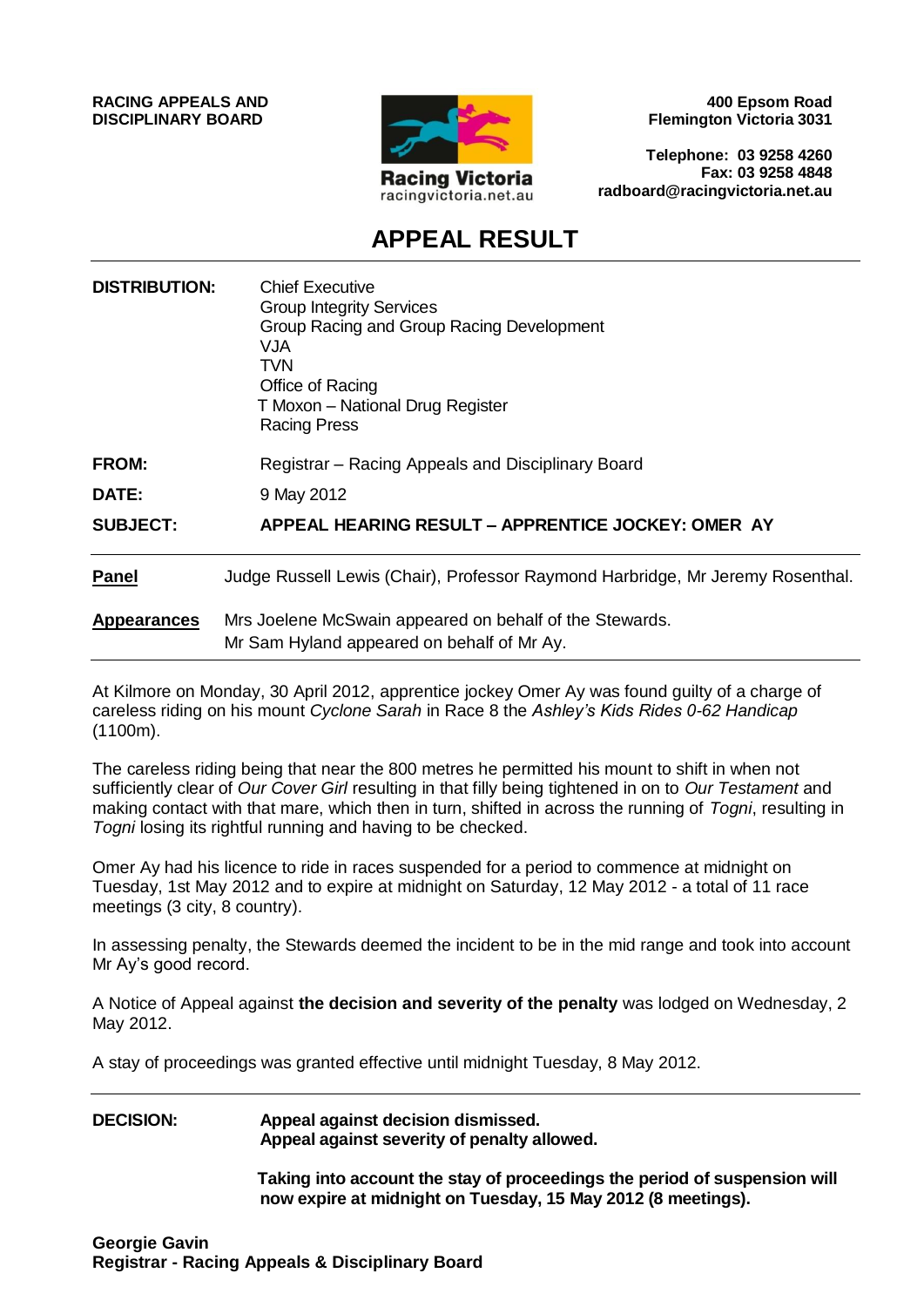# **TRANSCRIPT OF PROCEEDINGS**

#### **RACING APPEALS AND DISCIPLINARY BOARD**

\_\_\_\_\_\_\_\_\_\_\_\_\_\_\_\_\_\_\_\_\_\_\_\_\_\_\_\_\_\_\_\_\_\_\_\_\_\_\_\_\_\_\_\_\_\_\_\_\_\_\_\_\_\_\_\_\_\_\_\_\_\_\_

#### **HIS HONOUR JUDGE R.P.L. LEWIS, Chairman PROF R. HARBRIDGE MR J. ROSENTHAL**

#### **EXTRACT OF PROCEEDINGS**

#### **DECISION**

### **IN THE MATTER OF ASHLEY'S KIDS RIDES 0-62 HANDICAP OVER 1100 METRES AT KILMORE ON 30/4/12**

#### **APPRENTICE JOCKEY: OMER AY**

#### **MELBOURNE**

#### **WEDNESDAY, 9 MAY 2012**

MS J. McSWAIN appeared on behalf of the RVL Stewards

MR S. HYLAND appeared on behalf of the Appellant